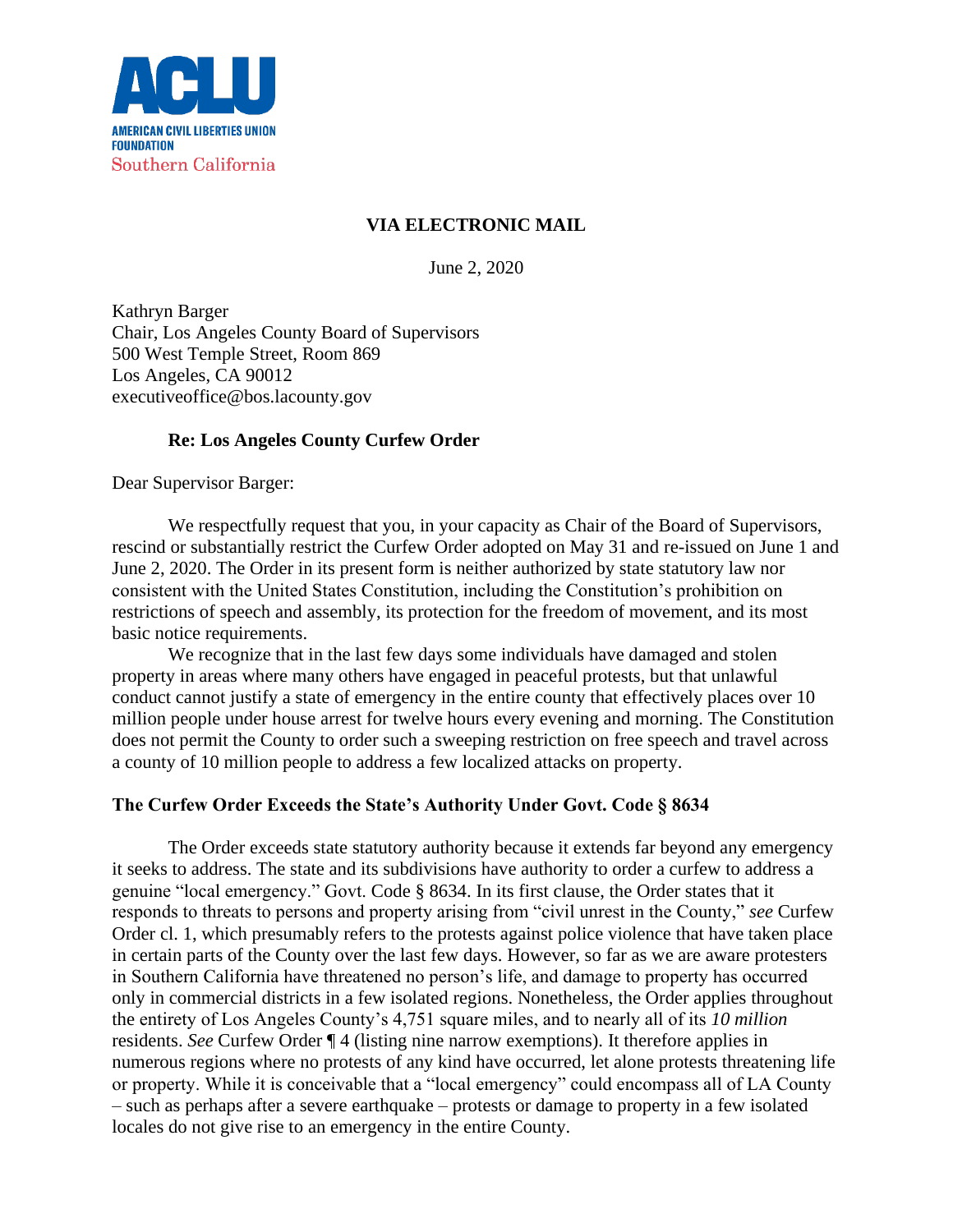### **The Curfew Order Violates the First Amendment**

The Order also violates the First Amendment. The "principal function of free speech under our system of government is to invite dispute. It may indeed best serve its high purpose when it induces a condition of unrest, creates dissatisfaction with conditions as they are, or even stirs people to anger." *Texas v. Johnson*, 491 U.S. 397, 408–09 (1989) (citation and quotation marks omitted). The Order dramatically restricts free speech by entirely suppressing all demonstrations occurring after 6pm.

The Order suggests this restriction is lawful because it has become "especially difficult" to protect public safety and property "during darkness and in the hours approaching darkness." *See* Curfew Order cl. 4. However, a community's right to protest day or night may not be infringed merely because some people have acted unlawfully in certain areas of the County. Moreover, even as to those areas, the First Amendment generally requires the state to punish those few who break the law rather than preventively suppressing everyone's protected speech because of what a few people may do afterwards. "The generally accepted way of dealing with unlawful conduct that may be intertwined with First Amendment activity is to punish it after it occurs, rather than to prevent the First Amendment activity from occurring in order to obviate the possible unlawful conduct…. The law is clear that First Amendment activity may not be banned simply because prior similar activity led to or involved instances of violence…. Banning or postponing legitimate expressive activity because other First Amendment activity regarding the same subject has resulted in violence deprives citizens of their right to demonstrate in a timely and effective fashion." *Collins v. Jordan*, 110 F.3d 1363, 1371–72 (9th Cir. 1996). Because an unlawful assembly can be declared only for "assemblies which are violent or which pose a clear and present danger of imminent violence," *In re Brown*, 9 Cal. 3d 612, 623 (1973), so too curfews are authorized, if at all, only when the state has no other means to prevent actual or imminent mass violence.

Perhaps the County believes the Order lawful because it preserves alternative means of protest during daylight hours. However, particularly during weekdays, the ability to protest during daylight hours cannot constitute an adequate substitute for the right to protest after work. Moreover, to satisfy First Amendment requirements a curfew must *both* be narrowly tailored *and* allow for ample alternative channels of communication. A "restriction that meets the ample alternative requirement can fail the narrow tailoring requirement." *iMatter Utah v. Njord*, 774 F.3d 1258, 1267–68 (10th Cir. 2014) (citing *United States v. Grace,* 461 U.S. 171 (1983)). The Order fails the narrow tailoring test not only because of its extraordinary geographic scope, but also because the lock-down it orders restricts more speech than necessary to achieve its aim. The City may enforce "other laws at its disposal that would allow it to achieve its stated interests" by enforcing the criminal laws prohibiting damage to property and, if necessary as a last resort in narrowly defined circumstances, unlawful assembly. *Comite de Jornaleros de Redondo Beach v. City of Redondo Beach*, 657 F.3d 936, 949 (9th Cir. 2011). Absent actual or imminent mass violence, "[o]bvious, less burdensome means for achieving the County's aims are readily and currently available by employing traditional legal methods." *Foti v. City of Menlo Park*, 146 F.3d 629, 642–43 (9th Cir. 1998). Because "there are a number of feasible, readily identifiable, and less-restrictive means of addressing" the County's interests, the Order "is not narrowly tailored" to serve those interests. *Comite de Jornaleros*, 657 F.3d at 950.<sup>1</sup>

<sup>&</sup>lt;sup>1</sup> In re Juan C., 28 Cal. App. 4th 1093 (1994), does not support the Order. Among other differences, in that case the respondent did "not dispute that a state of emergency existed when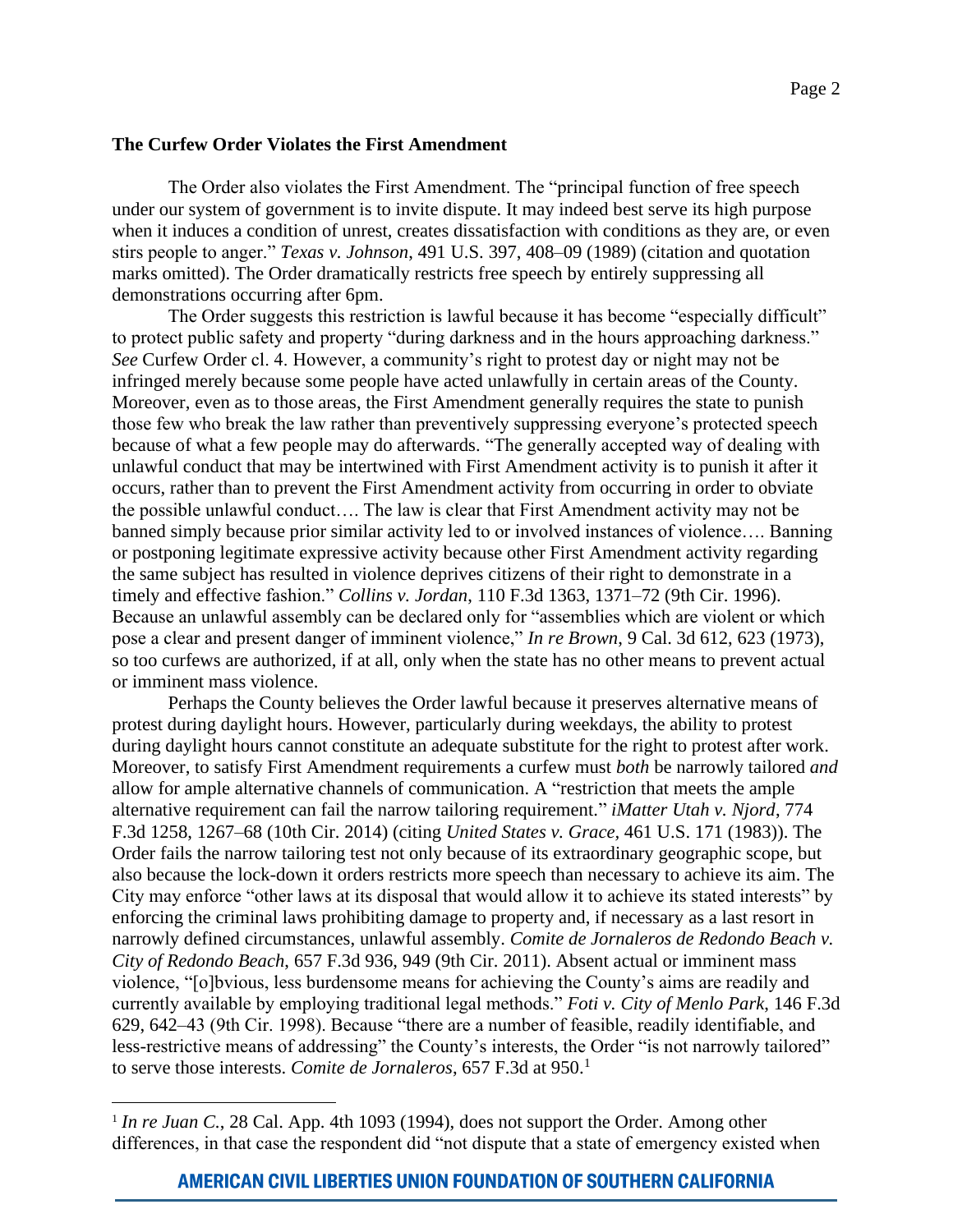### **The Curfew Order Violates the Freedom of Movement**

The Order also violates the Constitution's protection for the freedom of movement. "Citizens have a fundamental right of free movement, 'historically part of the amenities of life as we have known them.'" *Nunez by Nunez v. City of San Diego*, 114 F.3d 935, 944 (9th Cir. 1997) (citations omitted). "In all the [s]tates from the beginning down to the adoption of the Articles of Confederation the citizens thereof possessed the fundamental right, inherent in citizens of all free governments, peacefully to dwell within the limits of their respective [s]tates, to move at will from place to place therein, and to have free ingress thereto and egress therefrom...." *United States v. Wheeler*, 254 U.S. 281, 293 (1920). While the state may impose restrictions on this right, any restrictions must both serve a compelling state interest and be narrowly tailored to accomplish that objective. *Nunez*, 114 F.3d at 946 (applying strict scrutiny to curfew order even though it only applied to minors).

The Order's restrictions on movement are not narrowly tailored. Apart from the geographic breadth noted above, the Order applies to all kinds of movement, including many that obviously could not be mistaken for activity causing property damage. To give but a few examples, the Order bans people from walking with their children or dogs, jogging or riding bicycles for exercise, going to the grocery store, traveling for family caregiving obligations, and various other forms of entirely innocuous movement. Moreover, although the Order claims to target the hours "approaching darkness," it starts at 6 PM, a full two hours before sunset (as of today), making it very difficult for most working people to attend to basic necessities outside their homes. Indeed, given that the Order's only generally applicable travel exemptions permit travel to work and for medical treatments, in practice the Order essentially places nearly everyone in LA County under house arrest for twelve hours a day. The Constitution does not permit such a draconian deprivation of liberty under these circumstances. *Cf. Nunez*, 114 F.3d at 948 (striking down curfew order because "it does not provide exceptions for many legitimate activities.").

### **The Curfew Order Contains Insufficient Notice**

Finally, even if narrowed to deal with the various problems described above, the Order would remain unconstitutional because it provides for insufficient notice in two respects: it contains no provision requiring authorities to notify individuals prior to enforcing the Order, and it has been imposed without sufficient advance notice for all those subject to its restrictions.

Both the Fifth and Fourteenth Amendments prohibit deprivations of liberty without "due process." The most essential element of due process is, of course, notice. Due process requires that notice "be of such nature as reasonably to convey the required information." *Mullane v. Central Hanover Bank & Trust Co.,* 339 U.S. 306, 314 (1950).

Given the breadth of the Order's prohibition, due process requires that officers seeking to enforce it first provide notice to the general population of their intent to do so. The few cases upholding curfews comparable (albeit lesser in scope) than this one have contained such a

the curfew went into effect." *Id.* at 1098. The court's holding was thus premised on the existence of a "bona fide emergency" presenting a serious threat of "imminent destruction of life and property." *Id.* at 1100–01. As explained above, no such emergency exists here, and certainly not throughout the entirety of Los Angeles County.